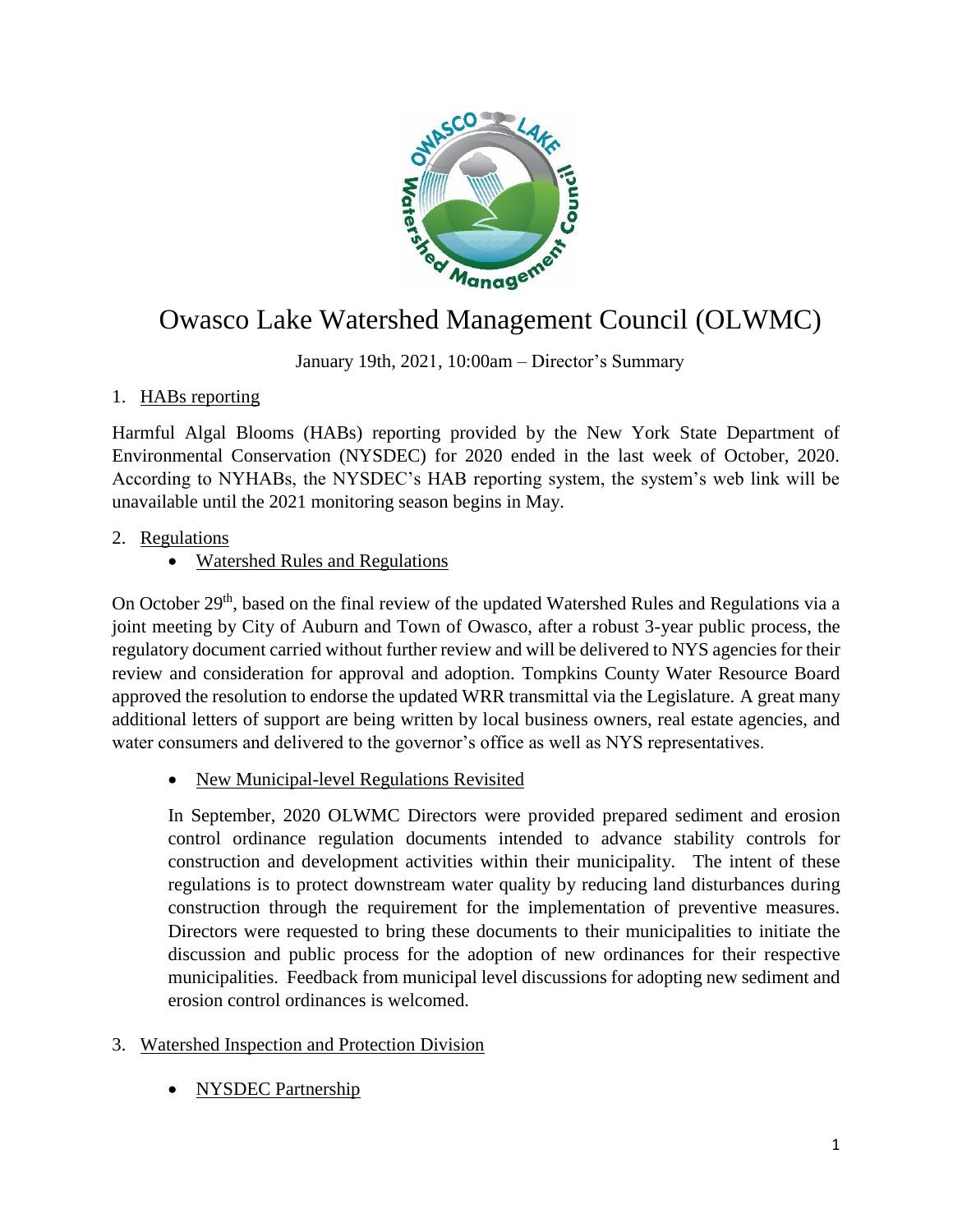The Watershed Inspection and Protection Division (OLWIPD) remains active in the field identifying both land and water perturbations that are in need of restoration measures, as well as recent land use improvements and restoration projects to be recognized. The OLWIPD, NYDEC Region 7, Cayuga County Soil and Water Conservation District (CCSWCD) and Cayuga County Department of Health (DOH) staff will be meeting more frequently. These partnering groups have scheduled our now twice-annual regulatory meeting with NYSDEC Region 7 for this winter. It will be held January 21<sup>st</sup>. They also expect another meeting in late June or so to compliment what become our new routine of winter and early summer meetings to ensure good communications and coordination. Broadly, the NYSDEC Region 7 is responsible for regulatory enforcement of permitted facilities within the Owasco Lake Watershed, and the OLWIPD acts as a local enforcement arm according to local watershed rules and regulations.

- Education and Outreach
	- The OLWIPD is working on developing watershed information packets for new landowners. These new homeowner packets will include a new resident guidance packet with a 5-page summary of the existing watershed rules and regulations, a brochure to promote better understanding of stormwater, and a magnet with pertinent watershed contact numbers. These outreach materials are planned for distribution to watershed residents in a variety of ways.
	- A resident of Martin Point's Home Owner Association (HOA) has offered their concerns over lawn chemical usage at Martin Point and potential associated effects on Owasco Lake. The OLWIPD is coordinating a meeting with the HOA president and Martin Point's certified applicator to review their residential lawn chemical application protocol. Outcomes from this meeting with be presented to the HOA board this winter, and the board may consider modifying protocols for reducing or eliminating unnecessary chemical applications that might pose a threat to water quality of adjacent Owasco Lake.
- Recognition efforts and behavioral science training
	- OLWMC staff continue to work with the Australian behavioral science consultant Evidn to learn how to best promote voluntary improvements in land use practices by watershed residents. Staff will be extending monthly recognition feature articles with the Citizen to spotlight and recognize watershed residents making strides in conservation practices and watershed protection in 2021.
	- $\blacksquare$  The OLWIPD's December recognition article, submitted December 11<sup>th</sup>, written by Dr. Walt Aikman and with editorial support by the OLWIPD, spotlighted the advancement of the wetland restoration and enhancement project undertaken by the Town of Owasco behind its Department of Public Works.
	- The OLWMC/OLWIPD have scheduled their semi-monthly watershed recognition articles with the Citizen for 2021.
	- The February article will spotlight the Hyfi level sensors project.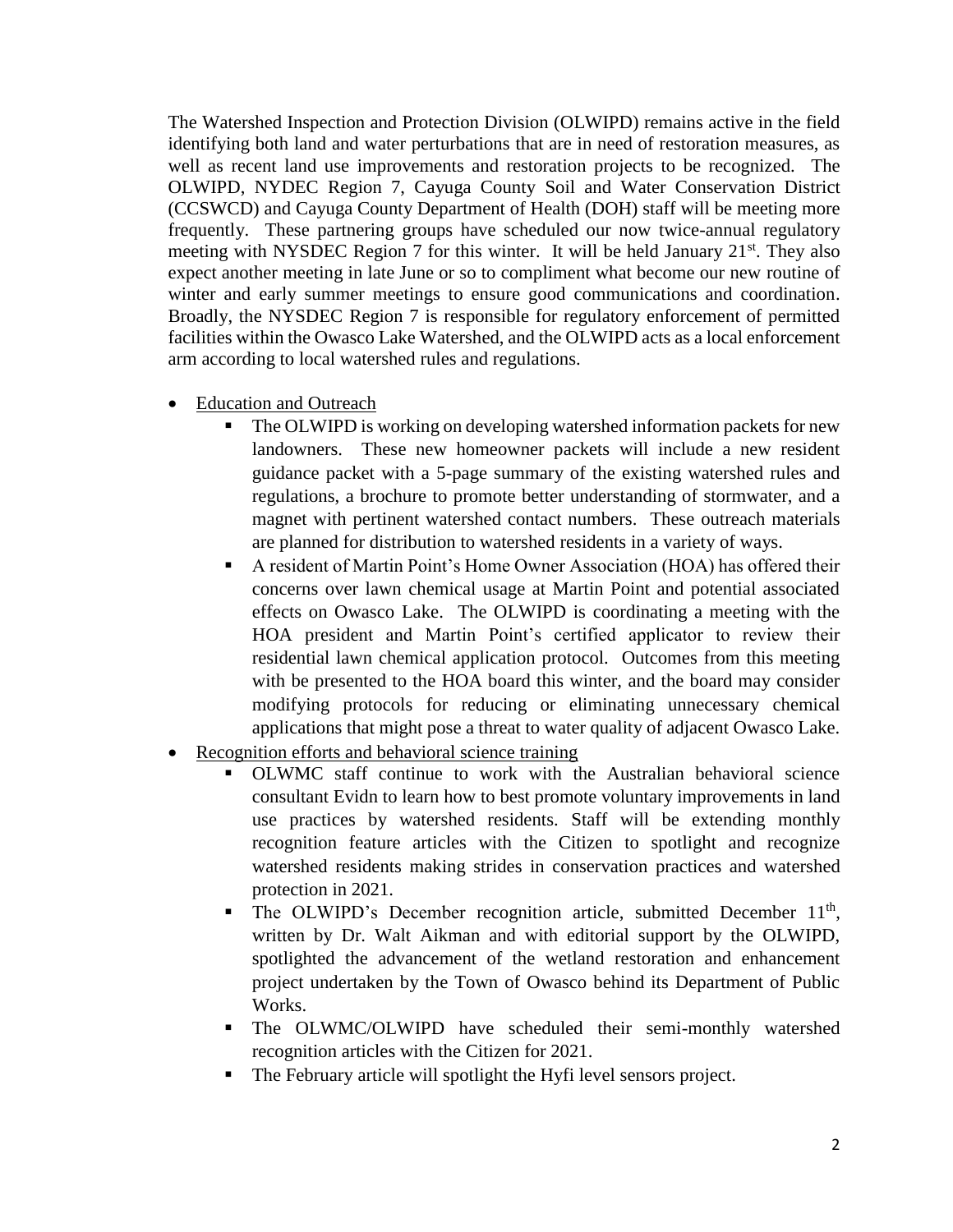- Signage
	- The (OLWMC) is working closely with the Owasco Watershed Lake Association (OWLA) to rollout a variety of signage projects in the near term. The purpose of these signage projects is to increase awareness and promote conservation practices to better protect the lake. The organizations are costsharing 'no dumping-drains to lake' storm drain medallions and 'lake friendly living' signs.
		- Medallions were installed in the Villages of Moravia and Groton and the Hamlet of Locke.
		- Lake Friendly Living signs are intended to encourage watershed residents to take the LFL pledge on the OLWMC's webpage. Lake Friendly Living is rapidly growing as a Finger Lakes Regional initiative. In support of our collaborative LFL initiative, project partners have finalized permissions for attaching LFL signage to many of the existing tributary identification signage within the watershed. The Towns of Moravia, Owasco, and Fleming have agreed to attach program signage to their entering municipality signage. We continue to work towards gaining permissions and/or required permits for the advancement of tributary identification and LFL signage throughout the watershed.
	- The OLWMC, TNC, and the City of Auburn are discussing developing common source water protection signage for lands acquired by both TNC and the City.

## *OLWMC Lake Friendly Living Pledge*

*The OLWMC Lake Friendly Living Pledge is fully fledged and operational on the OLWMC website- We ask watershed residents make a difference throughout the watershed by taking the pledge to advance a variety of land and water stewardship practices. This pledge opportunity aligns with a standard style 'Lake Friendly Living' logo and consistent messaging used throughout the Finger Lakes Region. Those who take the pledge, and are interested in helping promote this messaging through signage, are being delivered 'lake friendly living' lawn signage. We requested the City of Auburn and watershed towns and villages resolve to endorse and take the pledge on behalf of their municipalities. Template resolutions were provided to all OLWMC represented municipalities to support that effort. On the morning of December 30th, 2020, at their monthly board meeting, the Town of Fleming passed their resolution to endorse/take the Lake Friendly Living pledge. They are considering their approach for attaching program signage to entering municipality signage. To date, resolutions from municipalities to endorse and/or take the LFL pledge from the City of Auburn, the Towns of Fleming, Moravia, Niles, and Owasco, and the Village of Moravia, as well as the Cayuga County Water Quality Management Agency, have all demonstrated public support for that program. Their resolutions are posted on the OLWMC website. For those who have passed pledge resolutions and have yet to do so, please discuss with your municipal board and/or Highway superintendents your approach for the attachment of program signage. OLWIPD staff is available to assist with securing the signage.*

#### *The pledge:*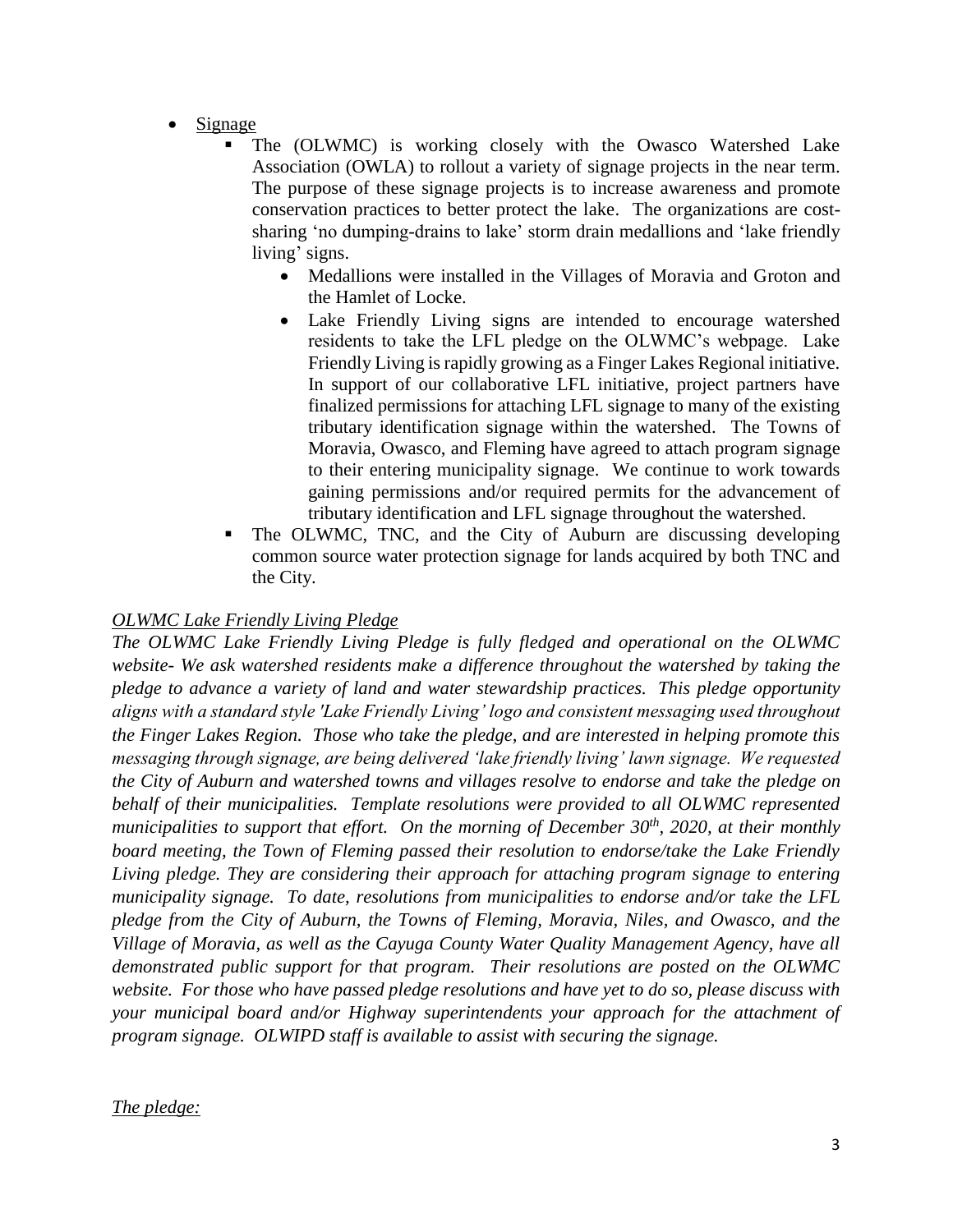*I know my choices can affect water quality for Owasco Lake. I pledge to incorporate 'Lake Friendly Living' practices to reduce my impacts on Owasco Lake. I will adopt these practices that help reduce pollutants and minimize runoff into Owasco Lake:*

*(1) I pledge to refrain from using excessive lawn fertilizers and chemicals to help prevent Harmful Algal Blooms (HABs).*

*(2) I will only use limited phosphorus-free fertilizers (as governed by NYS law), applied properly.*

*(3) I will maintain my septic system.*

*(4) I will reduce hazardous wastes and dispose of them properly.*

*(5) I will dispose of prescription drugs properly; I will not flush them.*

*(6) I will maintain my vehicles, water-crafts, and other recreational vehicles to reduce fluid leaks as well as the spread of aquatic invasive species.*

*(7) I will use water wisely.*

*(8) I will not dispose of leaf litter or lawn clippings in waterways or ditches.*

*(9) I will strive to work towards practicing recommended Best Management Practices (BMPs) for land use activities within the Owasco Lake Watershed.*

#### 4. Tributary Level Sensors Installation Project

The OLWMC and its partners are installing tributary level sensors throughout the watershed. These sensors will be useful for monitoring storm surges and future model calibrations for lake loading estimates. They present a relatively inexpensive, and temporally and spatially robust, alternative to USGS gauge stations. The partnering group, Hyfi, is finalizing securing permits for remaining installation locations. For the case of New York State Department of Transportation (NYSDOT) sites, the NYSDOT has indicated the need for a separate permit app for each site and required the OLWMC increase insurance coverage to meet the needs of the DOT permits. Progress on the installation of watershed tributary level sensors in partnership with Hyfi, included onsite training at locations in the Owasco Flats; on November 12, 2020, the initial sensors were installed. Subsequently, a formal subcontract was signed for the OLWMC to conduct the remaining installations. Thereby, the OLWIPD will be responsible for installing the remaining sensors. A great many level sensor installations are expected throughout the Owasco Lake Watershed. The grant subcontract is projected to generate thousands of dollars in revenue for the OLWMC in the near term, and has generated \$800 thus far. Six tributary sensors have been installed within the watershed thus far; five were installed along the inlet and within the Owasco Flats, and one was installed along Veness Brook. They are all currently reporting data and have captured recent storm event activity. We are working with our partners to best utilize these data for decision making and watershed management.

#### 5. Funding Programs, OLWMC Budget, and Finances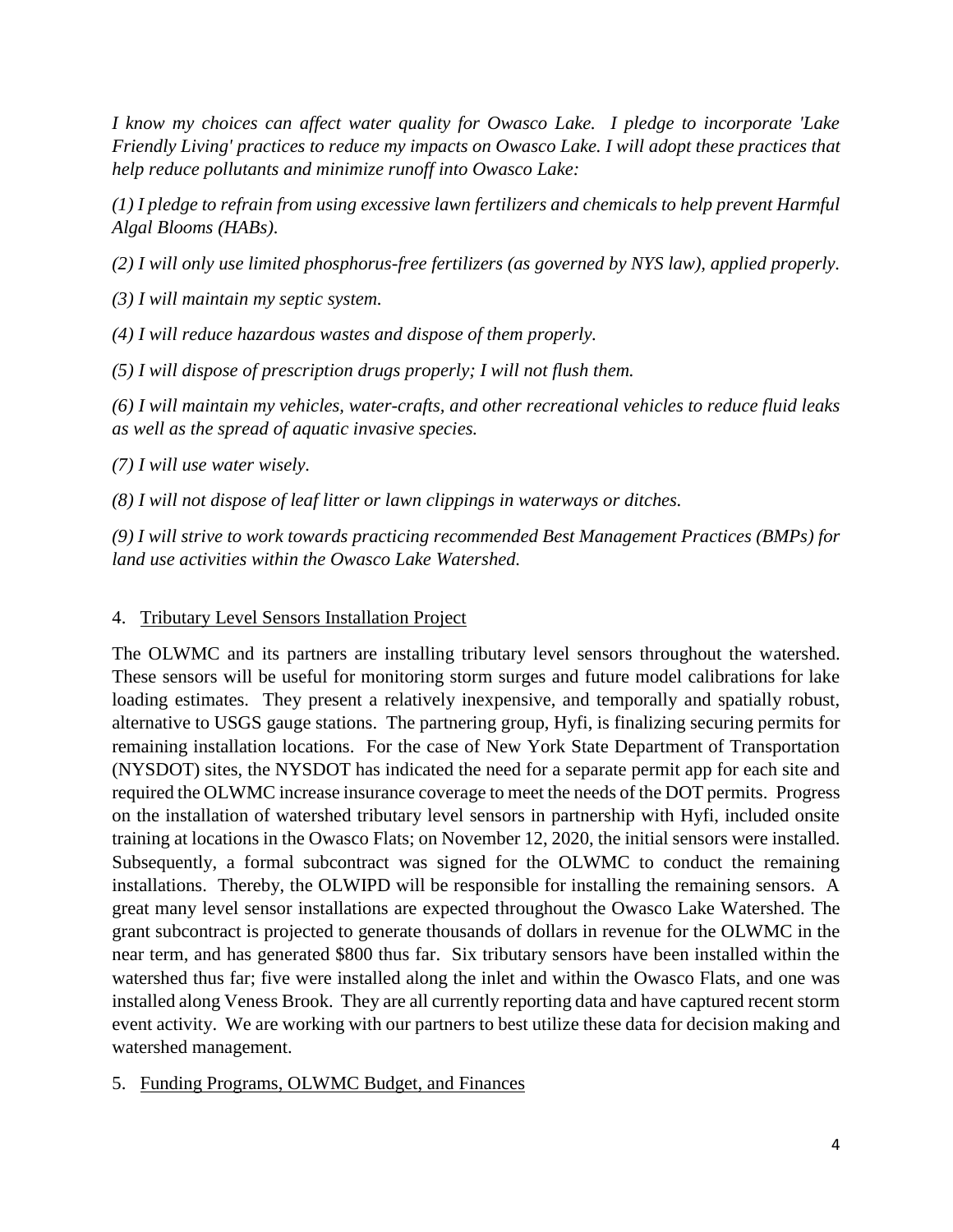- \$10,000 was awarded by the French and Metcalf Foundation to the OLWMC for a proposal request for funding future vehicle expenses for the OLWIPD associated with watershed surveillance activities.
- The NYS Environmental Facilities Corporation (EFC) Green Innovative Grants Program (GIGP) announced a 2021 request for proposals (RFP) for submission through their consolidated funding application (CFA) program, due February 12th. We are considering suitable projects to compete for funding and the green Stormwater Infrastructure category might offer tree planting and raingarden installation funding to help curb the flooding and erosive effects of stormwater in some of the more flood prone Owasco Lake Watershed municipalities, namely Locke and the Moravia. I encourage those interested in project funding to communicate their interest with me so we can plan to develop a suitable proposal.
- The OLWMC is advancing its role in coordinating land acquisition and land holdings efforts throughout the watershed, particularly for promoting ecological functions and conservation within the Owasco Flats. The OLWMC will evaluate lands targeted for acquisition and land holding opportunities (according to OLWMC Member's approved resolution 01-2020, the OLWMC resolved to hold real property to protect land and watershed features that support the protection of water quality). Recently, there have been more detailed discussions about what would be required in terms of capacity for the OLWMC to offer land holding/stewardship services directly. If the OLWMC moves in the direction to create a land holding division, it will need to budget/cover upfront costs for an additional staff member dedicated to grants/contracting/closeouts/monitoring, umbrella insurance, and potential legal services. Cayuga County staff, legislative representatives, and leaders from the Finger Lakes Land Trust are working with the OLWMC to discuss the possibility of funding riparian buffer easements through existing Natural Resource Conservation Service funding programs. Further the NYS Conservation Program recently announced Conservation Partnership Program Grants that might fund such an initiative.
- The Great Lakes Restoration Initiative Soil and Nutrient Reduction Program (GLRISNRP) category is likely to be funded by the National Fish and Wildlife Foundation (NFWF) in 2021, and the OLWMC will once again plan to submit an innovative phosphorus reduction proposal under that category.
- The OLWMC submitted a proposal for a Regional Conservation Partners Program (RCPP) grant to obtain Natural Resource Conservations Service (NRCS) funding through United States Department of Agriculture (USDA) 2018 Farm Bill. This proposal, in partnership with the Cayuga County Soil and Water Conservation District (CCSWCD) and OWLA, requests federal dollars to advance watershed farm planning. The overarching goal is to better fund the CCSWCD's well-established AEM framework for credentialed conservation farm planning. The project is poised to advance the capacity of project partners to implement critical conservation practices in the watershed, reduce the burden on local producers associated with new regulatory requirements, and help protect Owasco Lake. Senator Schumer's office is preparing a